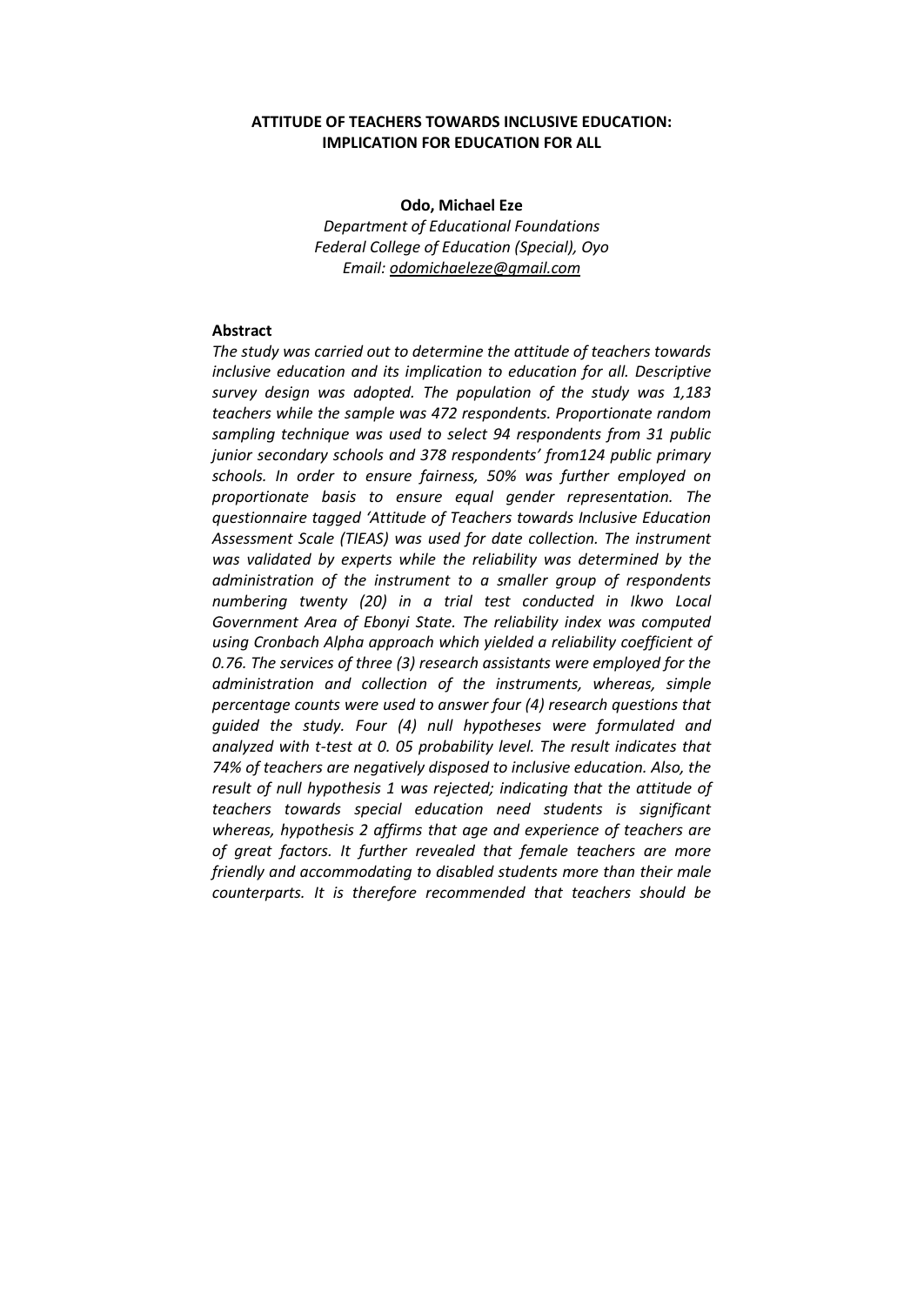*made to undergo specialized and professional training regularly to cope with inclusive education situations in integrated and mainstream school environment amongst other things.* 

**Keywords:** Attitude, Teachers, inclusive education, special education needs students

# **Introduction**

Children are naturally unique from birth. They are endowed with different potentials, capabilities and abilities. They grow and learn in different ways and places. The development of children is occasioned by many factors ranging from nature-nurture controversy. For this reason (s), the need for friendly and inclusive education arose to enable every child exercise his or her right to education. The 1999 Constitution of Federal Republic of Nigeria as amended aptly mandates government to direct its policy towards ensuring that there are equal educational opportunities at all levels. In response to this, Federal Republic of Nigeria (2014) in her National Policy on Education provides that every Nigerian child shall have the right to equal educational opportunity irrespective of any imagined disabilities each according to his or her ability. In this direction, Federal Government also domesticated Article 26 of Universal Declaration of Human Rights of 1948. The Article provides the right of everyone to education and that education shall be free and compulsory up to elementary stages (Tilak, 2011).

Similarly, the Millennium Development Goals (MDGs, 2000), Goal 2 and Sustainable Development Goals (SDGs, 2015), Goal 4 as domesticated in Nigeria conform to universal call to action of equality and inclusive education. Inclusive education affords different categories of children (abled and disabled otherwise referred as special education needs students) the opportunity to access education in integrated environments without hindrance since education is the foundation for the development of both individuals and nations. By this, the discrimination of special education needs students both in integrated schools and classrooms would have been overcome. No doubt, the physically and emotionally challenged children need a comprehensive support of every one to enroll and stay in an integrated classroom regardless of personal status in life. But, for any government programme such as inclusive education or policy to succeed, teachers'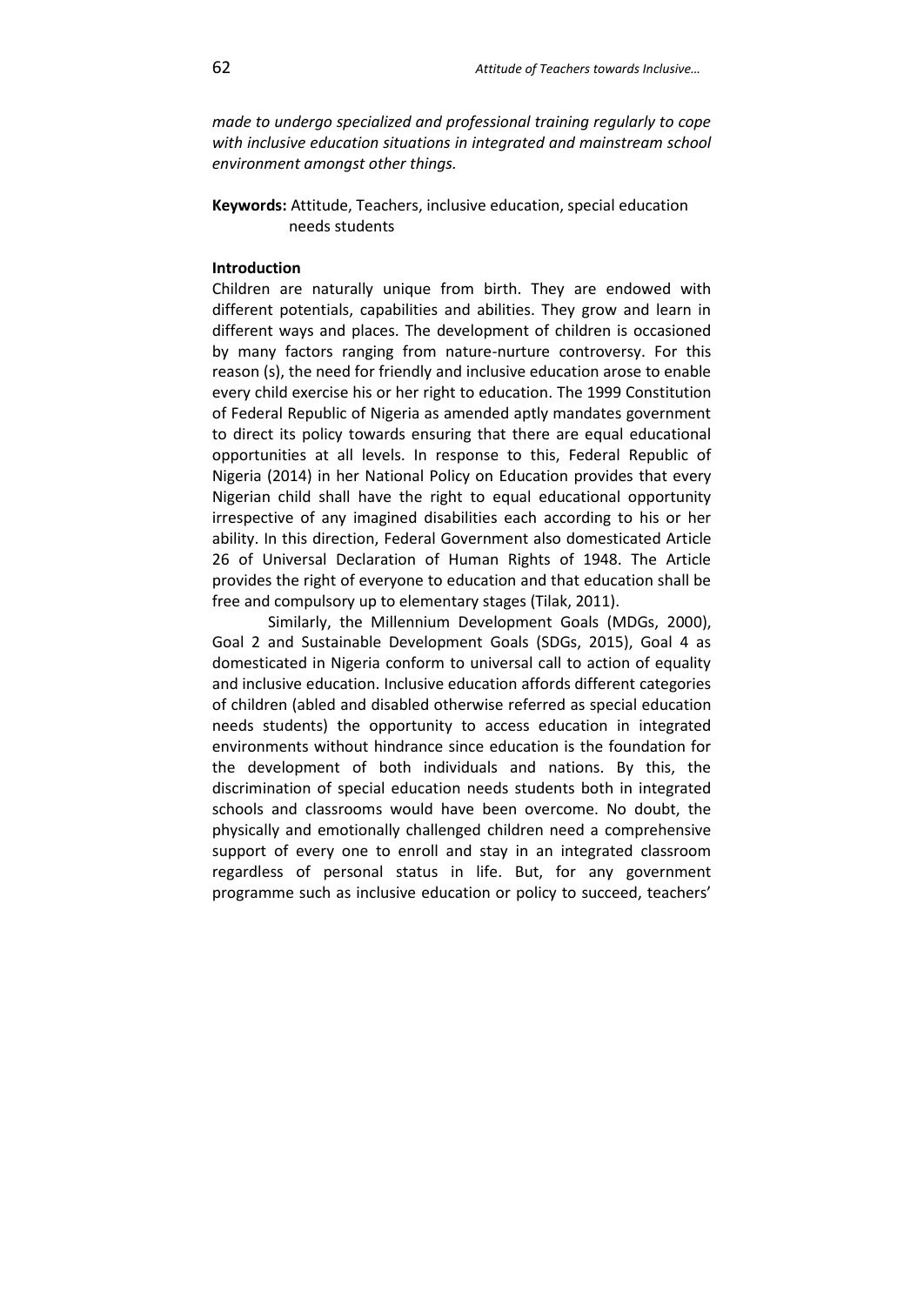attitude is paramount. Teachers may have their reservations towards inclusive education. The attitudes of teachers towards inclusive education may have been triggered by many factors.

Firstly, the patience and appropriate methodology of handling special education needs students, understanding level of the affected students, time factor, lack of training, absence of instructional aids/material/equipment, environmental factors/structural defects and inadequate remunerations of teachers may tend to influence the perception and effectiveness of teachers in respect of inclusive education. Undoubtedly, teachers' attitudes will always have significant impact on students' educational outcome because they are the character molders. Some shared experiences show that teachers' attitudes are the major barriers to inclusive education. Avramidis and Nowich (2002) were of the view that teachers regard children with emotional and behavioural difficulties as being difficult to manage. In handling special education need students, teachers' age plays a significant role. A study carried by Timo (2018) revealed that younger teachers were somewhat more positive towards inclusion, and stressed further that female teachers felt slightly more positive towards inclusion than male counterparts. Conversely, Humphrey and Symes (2013) noted that teachers experience had an equal implication on the confidence in teaching this group of children. Kalyva, Gojkovic and Tsakiris (2007) and Avramidis, Bayliss and Burden (2000) hold alternate views with Timo (2018) when they found that teachers with more relevant experience in teaching have positive attitude towards inclusion than the younger ones. No doubt, age to a large extent depicts experience.

Similarly, Chireshe (2011) concluded that female teachers had been reported to have more tolerance in their pursuit of implementing inclusive education. Corroborating this view, Scior (2011) affirms that in four out of seven studies conducted on attitude of teachers towards inclusive education, female teachers possess more positive attitudes towards inclusion as opposed to male teachers. Irrespective of the role age and gender may play on inclusion; it is of interest to note that managing special education needs students demand sacrifice, patients, tolerance and skills of accommodation. Teaching special education need students is seen as imposing additional demands on teachers but Timo (2018) study held strongly that inclusion does not create extra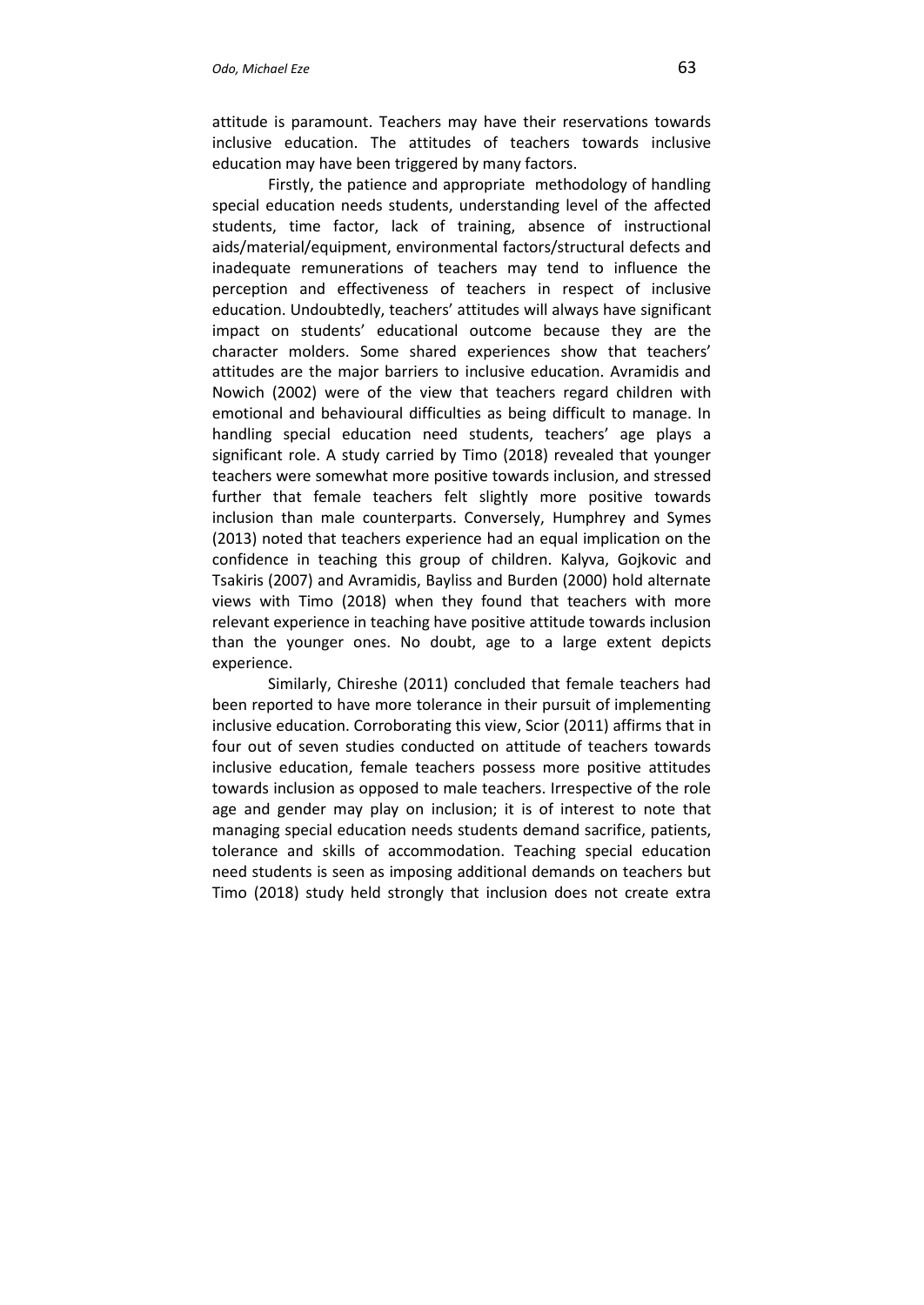work for teachers. Ironically, some teachers do develop some degree of anxiety towards inclusive education just for mention. This is because the level of discomfort is high in mainstream schooling. In line with Nigerian educational policy, inclusive education is still a right of children and not a privilege.

### **Statement of the Problem**

It may be the desire of special education needs students to access education as provided by the National Policy on Education (2014). The effective implementation of this policy seems to be a herculean task. In alter disregard of the policy document, government and some private institutions invest on special schools for various degrees of the handicap students (blind, deaf, dump, mental retarded etc.). This policy document provides for inclusive education to the citizenry. The emergence of these special schools for the disabled is not in conformity with the country's education policy. The separation of physically challenged children form their peers in most cases appear to be influenced by human factors. Parents would want the best for their wards but not at exorbitant costs as it were, to train the affected children in special schools. Part of the best is where their physically challenged persons will be taken good care off by their loco-parentis. But the failure of teachers to leave up to expectations concerning inclusiveness has significantly created a gap. Therefore, the study tends to examine the attitude of teachers in respect of age and gender to inclusive education and what this action portends in attainment of education for all.

## **Purpose of the Study**

The purpose of the study is to determine the attitude of teachers towards inclusive education and its implications to education for all. In specific terms, the study would achieve the following objectives to:

- i. Determine the attitude of teachers towards inclusive education.
- ii. Find out the implication of teachers' attitude towards attainment of education for all.
- iii. Ascertain the age influence of teachers' attitude towards inclusive education.
- iv. Determine the gender approach to inclusive education.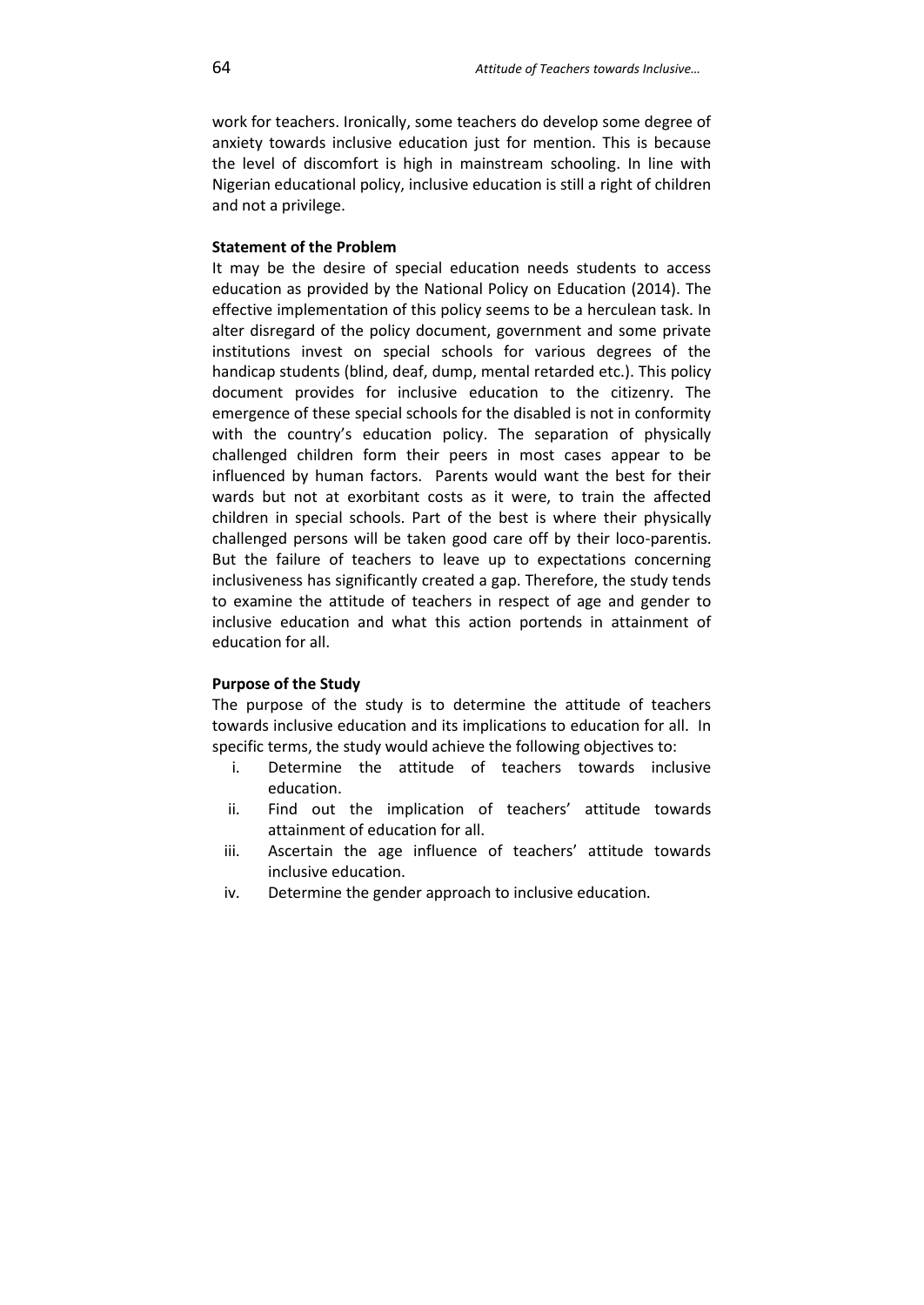#### **Significance of the Study**

The findings of the study would expose the type of attitudes teachers' exhibit towards inclusive education and what this action portends on the attainment of education for all in Nigeria. In the first instance, the outcome of the study would help in addressing teachers' perceptions, opinion, behaviours towards inclusive education. When these perceptions are corrected, teachers will begin to accept and admit with ease special education needs students into integrated school environments according to educational policy and law, knowing fully well that the disabled children desire the company of their peers (able and disabled) in mainstream schooling. On its own, government would have known the short fall that triggers negative attitudes towards inclusive education and work towards addressing them in order that equal educational opportunities are made available to all Nigerian citizens as enshrined in 1999 Constitution of Federal Republic of Nigeria and captured by National Policy on Education, (2014). Parents would have enjoyed the privilege of training their wards in nearby public schools and spend less in finding special schools built for special education needs students.

## **Research Questions**

The following research questions guided the study.

- i)**.** What are the attitudes of teachers towards inclusive education?
- ii). What is the implication of teachers' attitude towards the attainment of education for all?
- iii). How does age influence the attitude of teachers towards inclusive education?
- iv). What is the gender approach to inclusive education?

### **Hypotheses**

The following null hypotheses formulated were analyzed with t-test at 0.05 probability level.

- **HO1.** The attitude of teachers towards special education needs students is not significant.
- **HO2.** There is no significant difference on the attitude of teachers towards inclusive education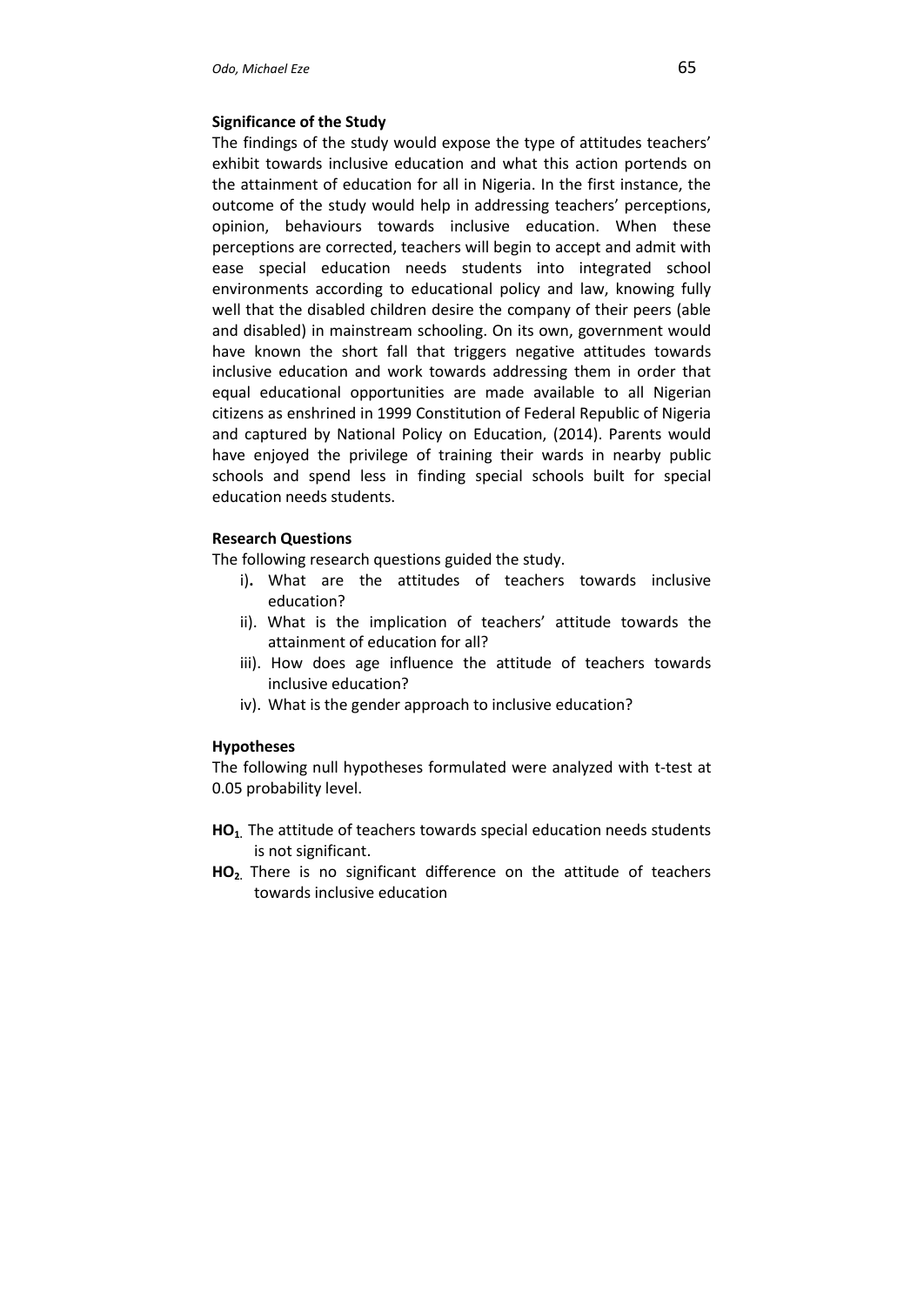based on age considerations.

**HO3.** There is no significant difference between the attitude of male and female teachers towards

inclusive education.

#### **Scope of the Study**

The study was carried out in Ohaukwu Local Government Area of Ebonyi State, South-East Nigeria. It was targeted to cover all the lower and upper basic education levels in the Council Area with the aim of determining the attitude of teachers towards inclusive education for the attainment of education for all as stipulated by National Education Policy.

### **Review of Related Literature**

Relate literature was conceptually, empirically and theoretically reviewed in the following related subheadings: Conceptual Framework (inclusive education and attitudes of teachers) and Theoretical Framework (Expectancy Value Theory)

### **Conceptual Framework**

### **Inclusive Education**

Inclusive education is the practice where by children with special needs receive education in their locality together with those without disabilities in mainstream classroom (Payan, 2012). UNESCO (1994) sees inclusive education as schooling in which all children, including children with severe disabilities have access to regular classrooms with the help of adequate support. On the basis of non-discriminatory tendencies, National Policy on Education (2014) states that every Nigerian child shall have the right to equal educational opportunities irrespective of any imagined disabilities. Contrary to this, many countries including Nigeria still separate and segregate children with special education needs from mainstream schooling, undermining the convention on the rights of people with Disabilities (CRPD). This, not-withstanding, inclusive education is gaining ground in many countries of the world (European Agency for Development in Special Needs Education, 2012). In order hand, Avramidis, Bayliss and Burden (2000) see inclusion as the restructuring of mainstream schooling to accommodate every child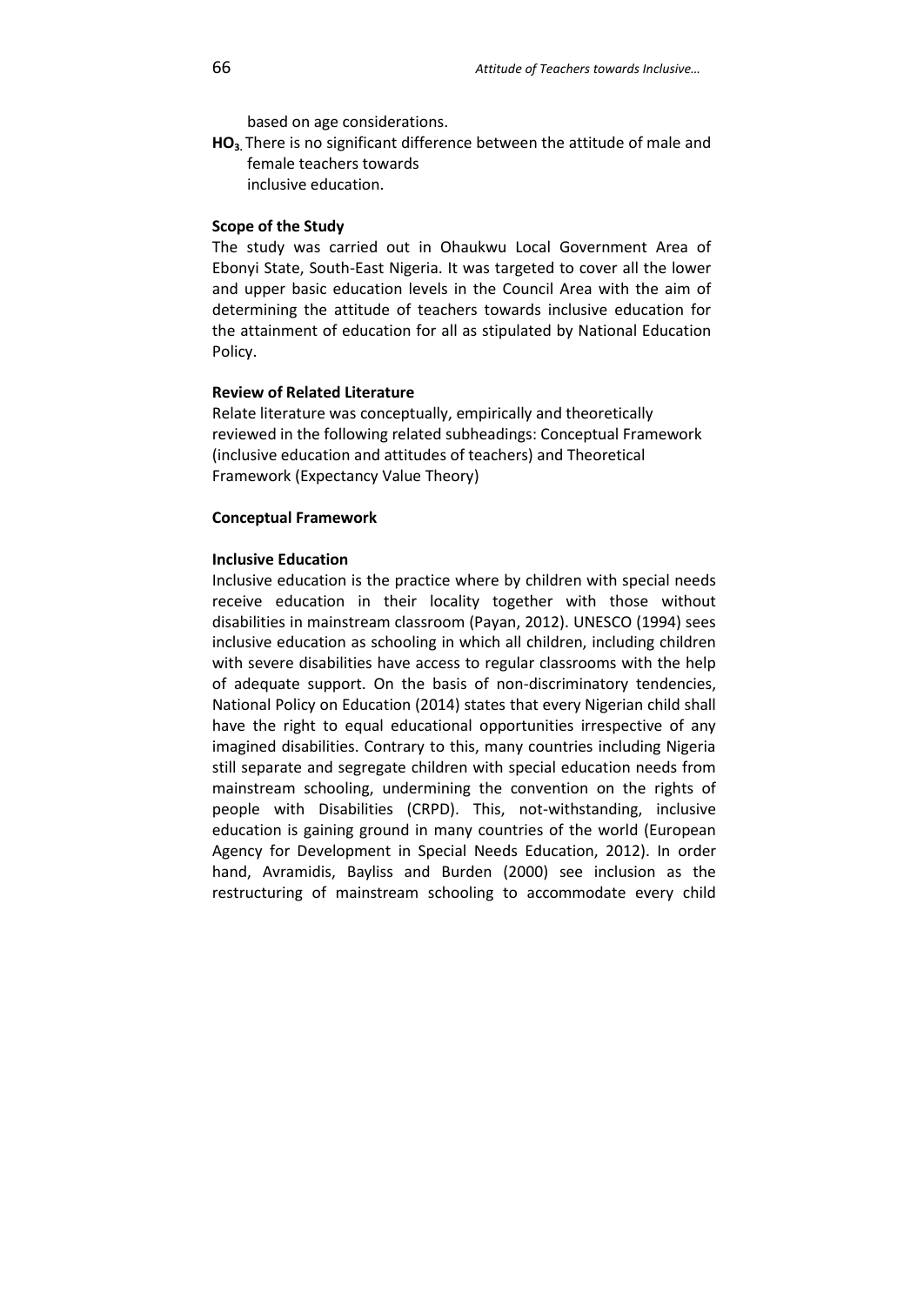irrespective of disabilities and to ensure that learners belong to a community. In many countries of the world including Nigeria, inclusive education has been challenged by many factors, majorly teachers' attitudes. A lot of countries practice segregated education system whereby special education needs students are separated from the conventional school environments in their quest for education.

# **Teachers' Attitude**

The New International Webster's Comprehensive Dictionary of the English Language defines attitude as a position of body, as suggesting some thought, feeling, or action. It went further to state that attitude is a state of mind, behaviour or conduct regarding some matter as indicating opinion or purpose. This means that attitude is the position appropriate to the expression of feelings whether consciously or unconsciously exhibited. Allport in Obioha (2004) sees attitude as the individual response to all situations. Timo (2018) posits that positive teachers' attitude is essential when children with special education needs are placed in mainstream classrooms. The success of inclusive education largely depends on teachers' attitude towards special education needs students. The willingness of teachers to respond effectively and positively to diverse differences of students with disabilities in the mainstream classrooms marks the beginning of the success of inclusive education. If a teacher does not want a particular child in a classroom, no amount the resources available, the situation would not be salvaged. Though, lack of resources may be a strong factor against inclusive education, but it is assumed that such claim may be a social excuse by teachers to do away with special education need children in a mainstream schooling. Nonetheless, one of the key factors of interest has been the overall level of acceptance of inclusive education amongst teachers. An investigation that reviewed studies carried out from 1999 - 2008 did not find any study on attitude of teachers to inclusive education with positive responses exceeding 70% (de Boer, Piji and Minnaert, 2011). This reveals that the impediment of inclusive education lies on teachers.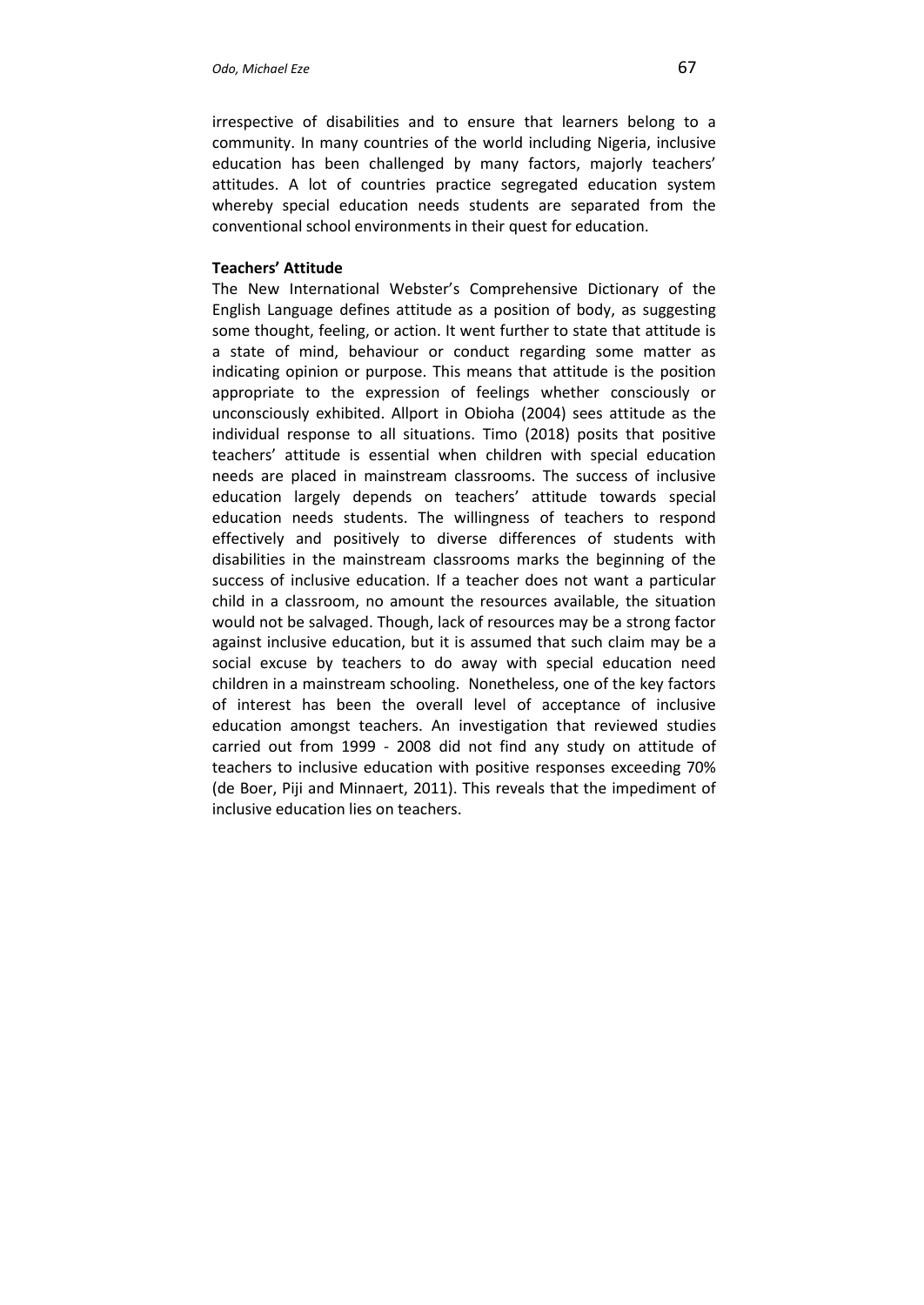#### **Theoretical Framework**

### **Expectancy Value Theory**

The actions and inactions of teachers are often guided by value system and re-orientation. Teachers like any other individuals adopt some kind of particular attitude based on the value system. When teachers' expectations are not met, the implication is that the attitude would change negatively. The expectancy value theory explains that when expectations are met the reverse becomes the case. The demand arising from inclusive schooling is very high. Teachers self-efficacy, behavioural pattern of disabled students, inappropriate methodology of handling them and their understanding level, time factor, lack of training, absence of instructional aids/material/equipment, environmental factors/structural defects and inadequate remunerations are factors of anxiety amongst teachers. The value orientation of teachers determines the level of acceptance. Cook (2001) affirms that teachers are most positive to special education needs children with mild impairments and most negative to accept students with severe intellectual disabilities or behavoural problems in their classrooms.

#### **Methodology**

The methodology presents the procedure that was used for the study thus, research design, population of the study, sample and sampling technique (s), instrument for data collection, validation of the instrument, reliability of the instrument, method of data collection and method data analysis.

#### **Design of the Study**

Descriptive survey design was adopted for the study since it involves the collection of data from a sample drawn from a given population to describe certain features of the sampled population which are of interest to the researcher.

#### **Population of the Study**

The population comprises of 1,183 teachers from 31 public junior secondary and 124 public primary schools in Ohaukwu Local Government Area of Ebonyi State (UBEB, 2020). Out of this number, 584 are females, while 599 are male teachers. The choice of teachers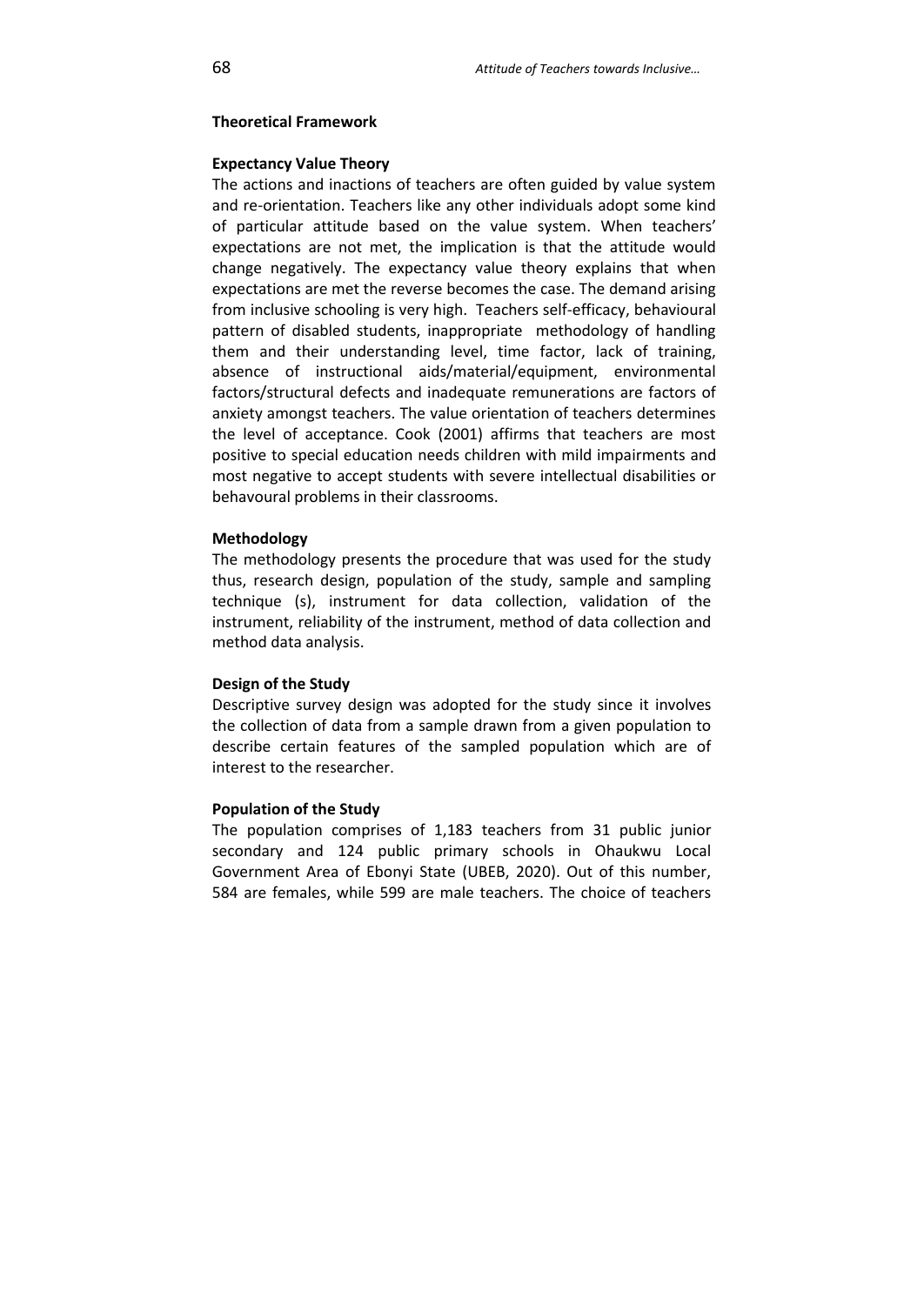was based on attempt to determine the attitude of teachers towards special education needs students in mainstreaming schooling**.**

### **Sample and Sampling Techniques**

The sample for the study was 472 respondents from both lower and upper basic education in Ohaukwu Local Government Area. This represents 40% of the entire population purposeful selected. Proportionate random sampling technique was used to select 94 teachers from 31 upper basic education level and 378 teachers' from124 of lower basic education level. In order to ensure fairness, 50% was further employed on proportionate basis to ensure equal gender representation.

### **Instrument for Data collection**

The questionnaire tagged 'Attitude of Teachers towards Inclusive Education Assessment Scale (TIEAS) was used for date collection. The instrument was structured into two sections; 'A' and 'B'. Section 'A' contains the demographic characteristics of the respondents while section 'B' deals with 28 items graded strongly agree, (SA), agree (A), disagree (DA) and strongly disagree (SD). The instrument was validated by experts and their views were accommodated. Whereas, the reliability was determined by the administration of the instrument to a smaller group of respondents numbering twenty (20) in a trial test conducted in Ikwo Local Government Area of Ebonyi State. The twenty (20) respondents were not part of the sample for the main study. The reliability index was computed using Cronbach Alpha approach which yielded an index reliability of 0.76. This suggests that the instrument has a high internal consistency and good enough for use. Three (3) research assistants were used for the administration and collection of the instrument in the three education blocks of Ngbo, Ezzangbo and Effium respectively. The entire Four Hundred and Seventy Two (472) questionnaire distributed were returned 100%. Simple percentage counts were used to answer four (4) research questions while four (4) null hypotheses were formulated and analyzed with t-test statistics at 0. 05 probability level.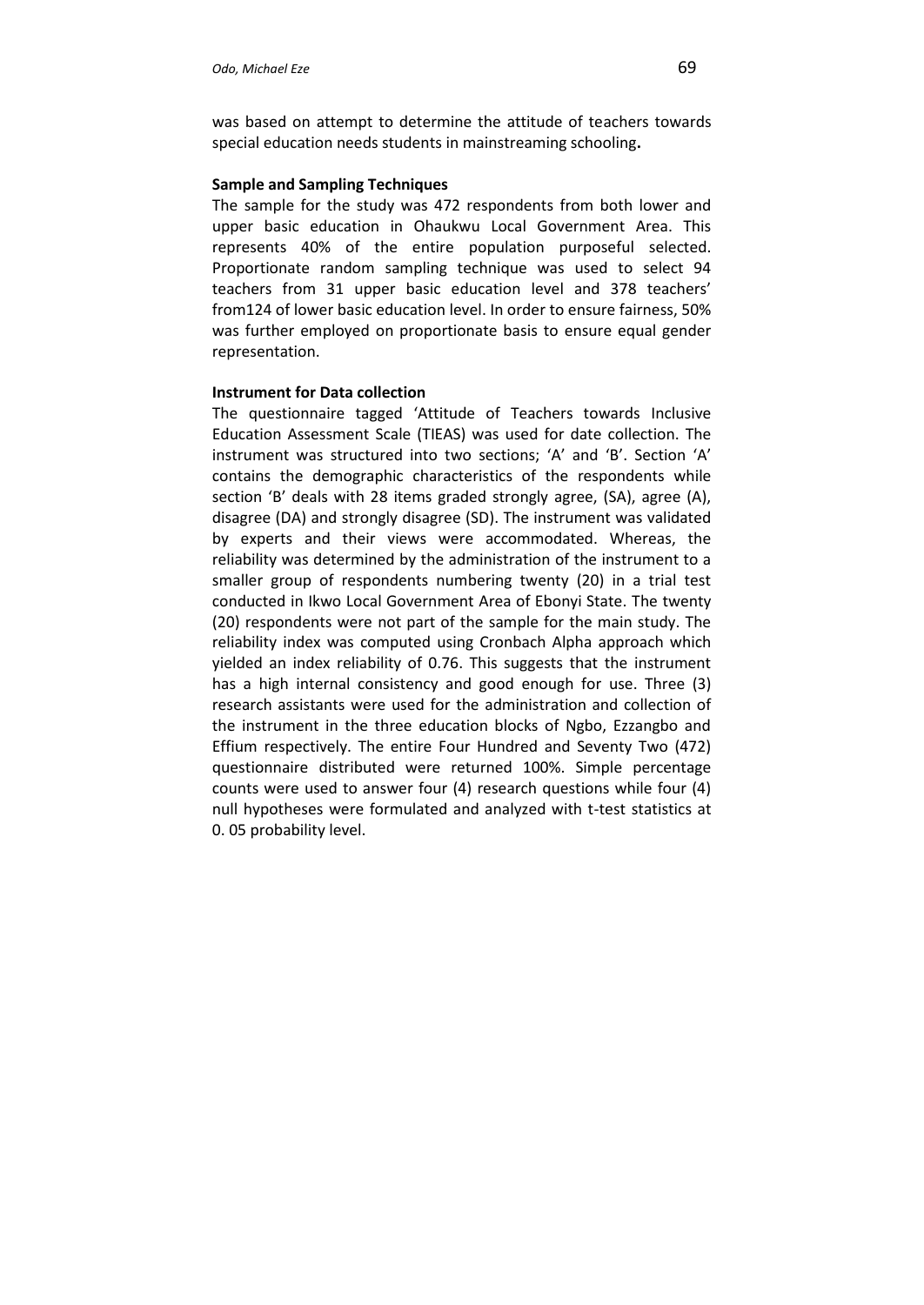# **Results**

**Research Question 1:** What is the attitude of teachers towards inclusive education?

| S/N            | <b>Items</b>                                                                                                                                                             | <b>SA</b>  | A           | D         | <b>SD</b>  |
|----------------|--------------------------------------------------------------------------------------------------------------------------------------------------------------------------|------------|-------------|-----------|------------|
| 1              | Systematic<br>observation to<br>study each<br>pupil/students as<br>individual right.                                                                                     | 32(7%)     | 50(11%)     | 140(30%)  | 250(53%)   |
| $\overline{2}$ | Positively<br>disposed to<br>disabled persons                                                                                                                            | 17(3%)     | 108(23%)    | 116(25%)  | 231(49%)   |
| 3              | Teachers are<br>mindful of the<br>problems of<br>special education<br>needs students                                                                                     | 22(5%)     | 30(6%)      | 100(21%)  | 320(68%)   |
| 4              | Teachers are<br>driven by anxiety<br>coupled with<br>incessant<br>complaints, spirit<br>and mind to<br>abandon the<br>students<br>unassisted.                            | 280(59%)   | 180(38%)    | 7(2%)     | 5(1%)      |
| 5              | Teachers are<br>ready to<br>accommodate<br>individual<br>differences with<br>equal attention<br>to both able and<br>non-able<br>students in an<br>inclusive<br>classroom | 48(10.1%)  | 48, (10.2%) | 109(23%)  | 267(56.7%) |
| 6              | Indifference and                                                                                                                                                         | 189(40.1%) | 139(29.4%)  | 74(15.7%) | 70(14.8%)  |

**Table 1: Attitudes of teachers towards inclusive education.**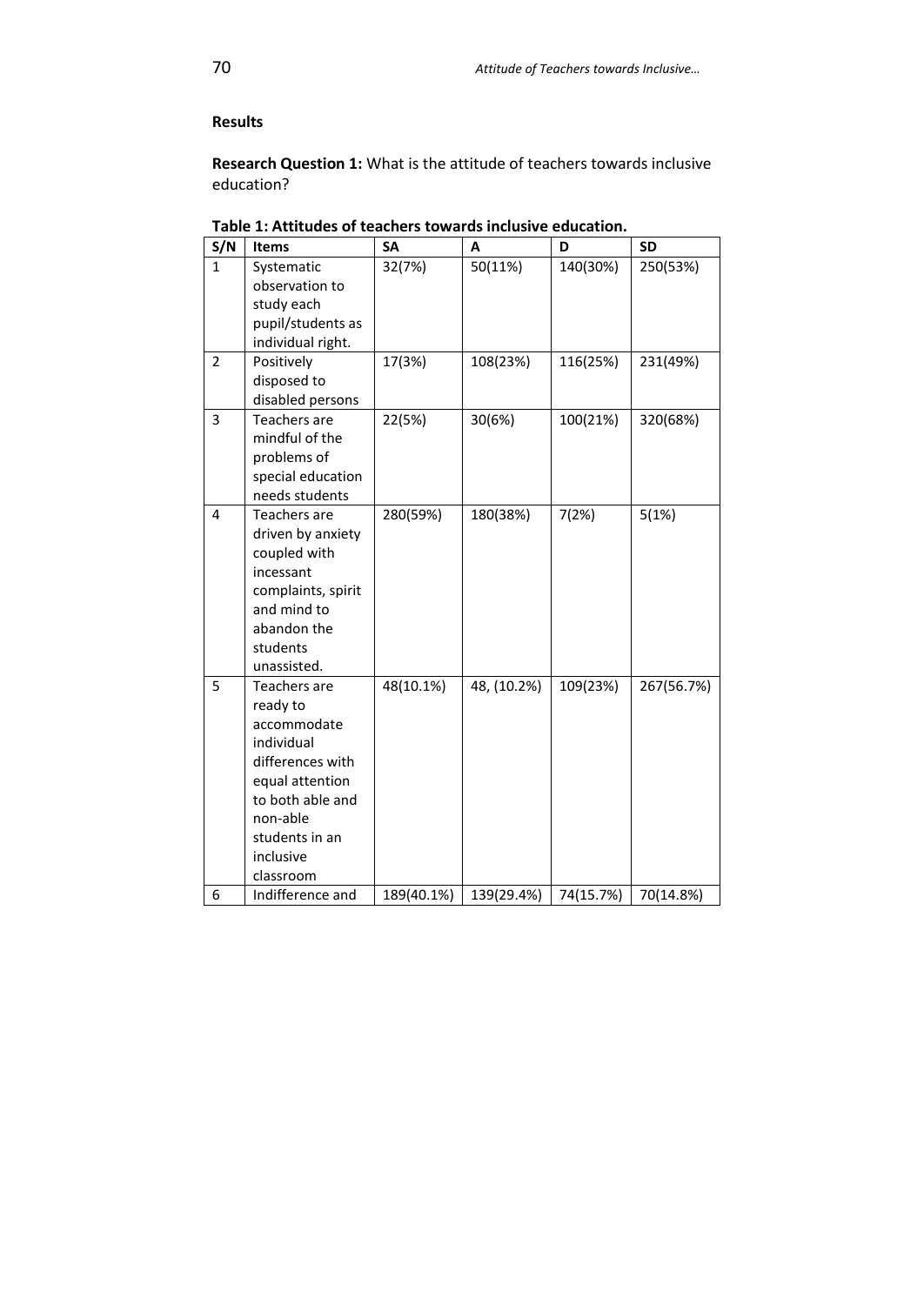|                | unconnected        |            |          |          |          |
|----------------|--------------------|------------|----------|----------|----------|
|                | attitudes towards  |            |          |          |          |
|                | the                |            |          |          |          |
|                | uncontrollable     |            |          |          |          |
|                | behaviour of       |            |          |          |          |
|                | some of the        |            |          |          |          |
|                | special needs      |            |          |          |          |
|                | students           |            |          |          |          |
| $\overline{7}$ | Display of         | 219(46%)   | 151(32%) | 60(13%)  | 42(9%)   |
|                | intolerance, non-  |            |          |          |          |
|                | commitments in     |            |          |          |          |
|                | handling special   |            |          |          |          |
|                | education needs    |            |          |          |          |
|                | students in a      |            |          |          |          |
|                | conventional       |            |          |          |          |
|                | classrooms         |            |          |          |          |
| 8              | Display of         | 300(64%)   | 90(19%)  | 41(9%)   | 41(9%)   |
|                | hostility and lack |            |          |          |          |
|                | of love towards    |            |          |          |          |
|                | the students       |            |          |          |          |
| 9              | Insufficient       | 101(21.4%) | 22(4.7%) | 236(50%) | 113(24%) |
|                | support made       |            |          |          |          |
|                | available to       |            |          |          |          |
|                | special education  |            |          |          |          |
|                | need students      |            |          |          |          |

**Research Question 2:** What is the implication of teachers' attitude towards the attainment of education for all?

**Table 2: Implications of attitude of teachers towards attainment of education for all**

| S/N | <b>Items</b>            | SΑ       | A          | D          | <b>SD</b> |
|-----|-------------------------|----------|------------|------------|-----------|
| 10  | Increase in the         | 213(45%) | 171(36.3%) | 48(10.2%)  | 40(8.5%)  |
|     | rate level of           |          |            |            |           |
|     | school dropouts         |          |            |            |           |
| 11  | <b>Illiteracy level</b> | 205(43%) | 117(25%)   | 80(17%)    | 70(15%)   |
|     | and attendants          |          |            |            |           |
|     | increase in             |          |            |            |           |
|     | unemployment            |          |            |            |           |
| 12  | Emergence of            | 236(50%) | 101(21.4%) | 100(21.2%) | 35(7.4%)  |
|     | youth and adult         |          |            |            |           |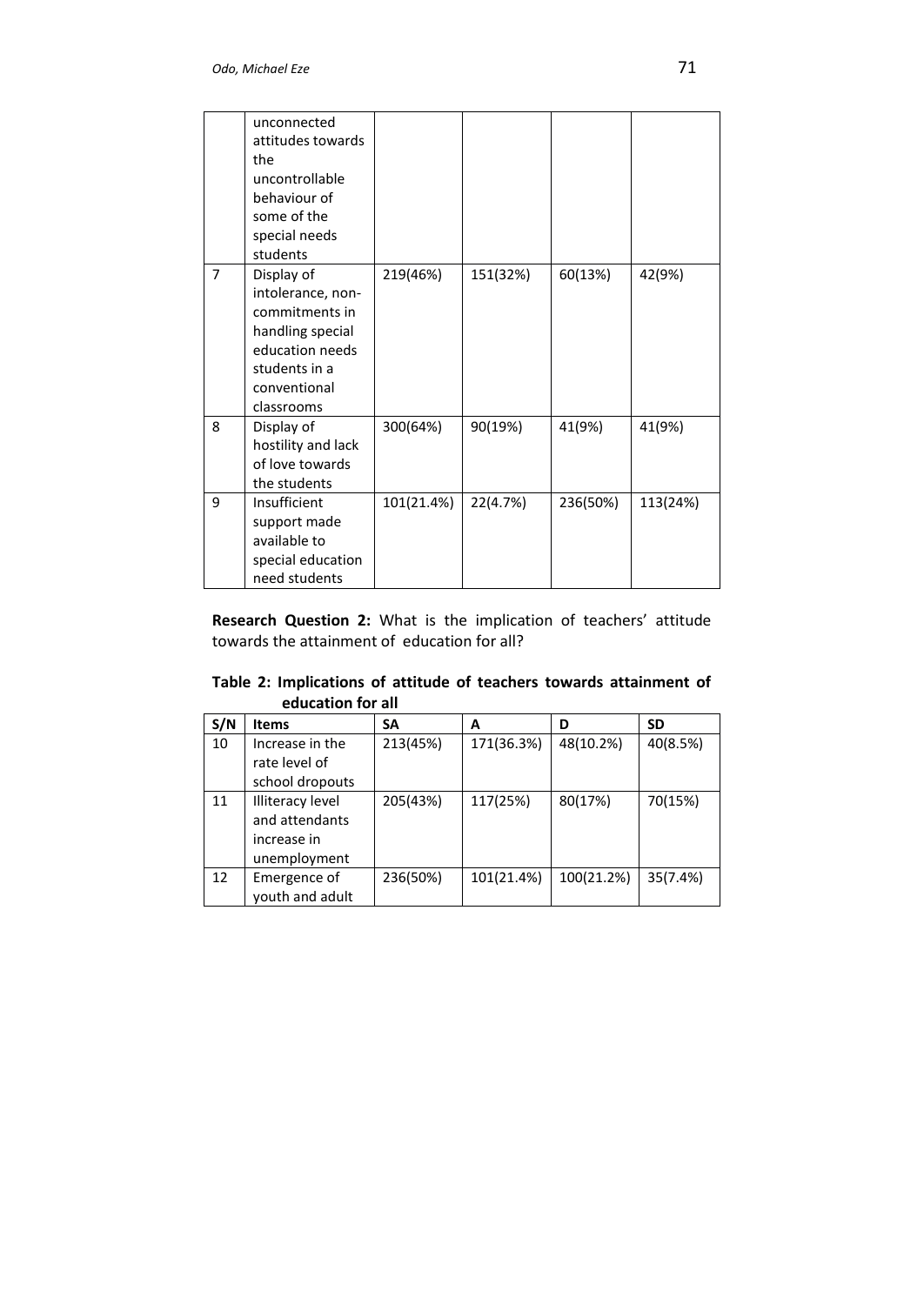|    | delinquency cum<br>social menace                                                                                                                                |            |            |          |           |
|----|-----------------------------------------------------------------------------------------------------------------------------------------------------------------|------------|------------|----------|-----------|
| 13 | Rebirth of<br>unproductive<br>population                                                                                                                        | 189(40.1%) | 170(36%)   | 39(8.3%) | 74(15.7%) |
| 14 | Duplication of<br>institutions with<br>it attendants<br>costs for creating<br>special needs<br>schools to cater<br>for the disabled<br>only                     | 400(85%)   | 30(6.3%)   | 21(4.4%) | 21(4.4%)  |
| 15 | Withdrawal of<br>children by their<br>parents from<br>mainstream<br>schooling                                                                                   | 191(40.5%) | 222(47%)   | 36(7.6%) | 23(4.9%)  |
| 16 | Alienate children<br>from interacting,<br>learning and<br>growing with<br>their peers in<br>accordance with<br>respect to equal<br>educational<br>opportunities | 210(44%)   | 118(25%)   | 80(17%)  | 64(14%)   |
| 17 | Creation of<br>artificial division<br>and separating<br>SENS from the<br>standard and<br>conventional<br>educational<br>opportunities                           | 117(25%)   | 205(43%)   | 80(17%)  | 70(15%)   |
| 18 | Abortion of the<br>vision of<br>education for all                                                                                                               | 200(42.4%) | 200(42.4%) | 35(7.4%) | 37(7.8%)  |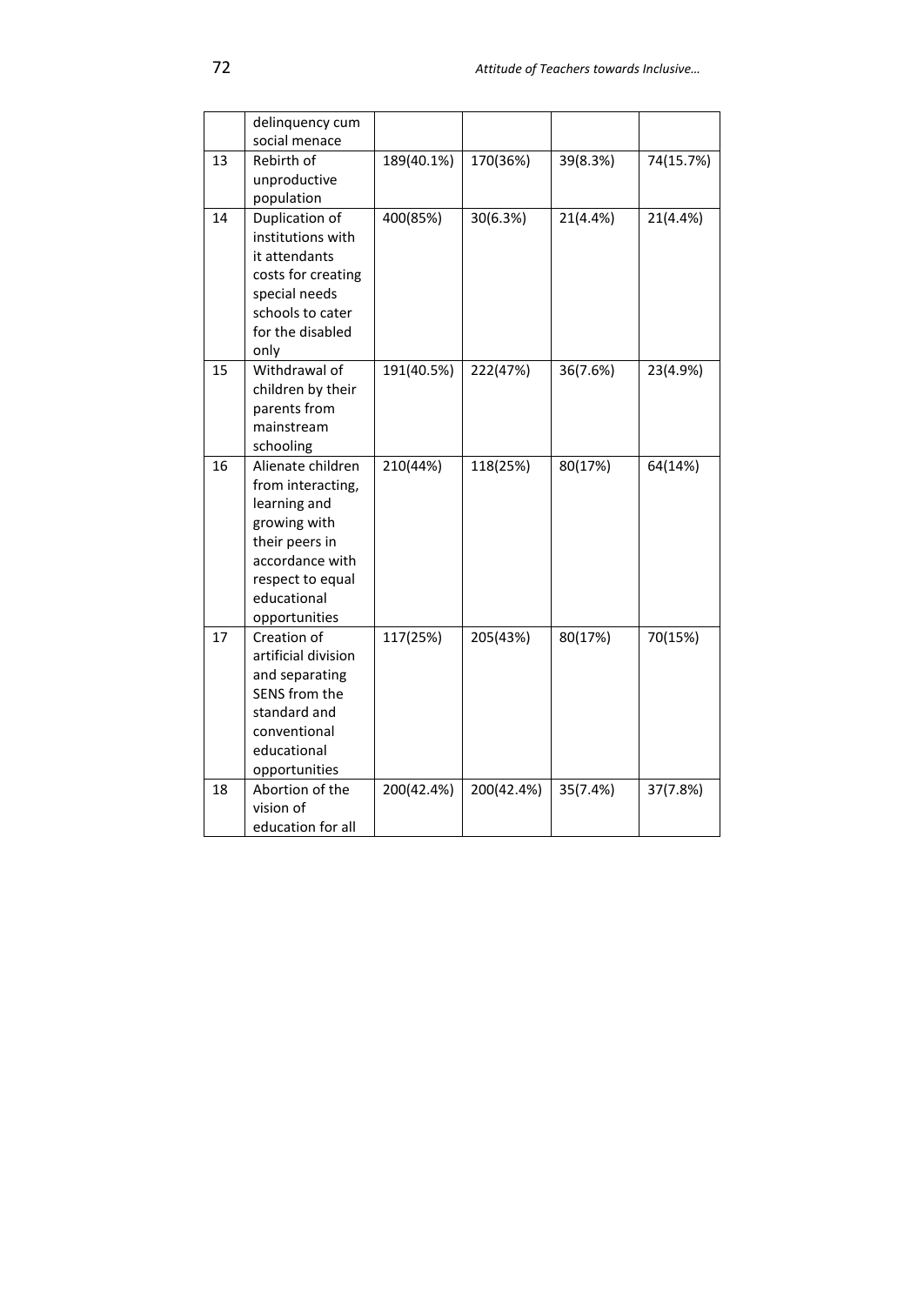**Research Question 3:** How does age influences attitude of teachers towards inclusive education?

| S/N | <b>Items</b>                                                                                                                                                   | <b>SA</b>  | A          | D          | <b>SD</b> |
|-----|----------------------------------------------------------------------------------------------------------------------------------------------------------------|------------|------------|------------|-----------|
| 19  | Age increases<br>experience in                                                                                                                                 | 290(61.4%) | 104(22%)   | 48(10.2%)  | 30(6.4%)  |
|     | managing<br>integrated<br>classroom                                                                                                                            |            |            |            |           |
| 20  | Experiences<br>acquired over the<br>years are edge to<br>determine<br>appropriate<br>techniques and<br>methodology in<br>handling persons<br>with disabilities | 213(45%)   | 171(36.3%) | 48(10.2%)  | 40(8.5%)  |
| 21  | Younger teachers<br>prioritize the<br>affairs of the able<br>students against<br>and over the<br>students with<br>disabilities                                 | 236(50%)   | 101(21.4%) | 100(21.2%) | 35(7.4%)  |
| 22  | More<br>experienced<br>teachers show<br>love,<br>accommodation,<br>attention and<br>support to the<br>special need<br>students                                 | 236(50%)   | 111(23.5%) | 100(21.2%) | 25(5.3%)  |
| 23  | Less experienced<br>teachers find it<br>difficult to utilize<br>the advice of the<br>specialist                                                                | 184(39%)   | 216(45.8%) | 23(4.9%)   | 49(10.4%) |

**Table 3: Age influence on the attitude of teachers on inclusive education.**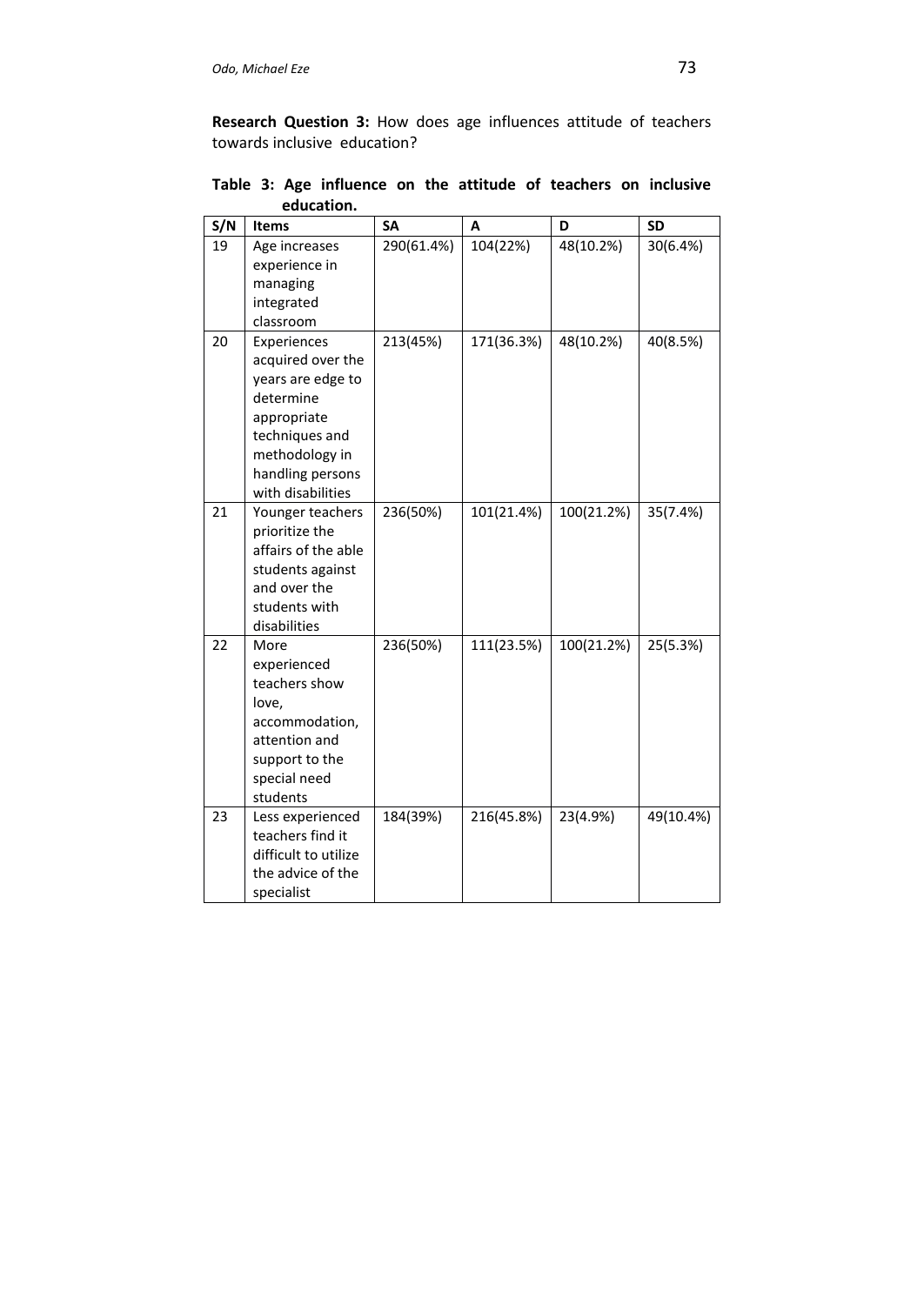| educational   |  |  |
|---------------|--|--|
| psychologists |  |  |

**Research Question 4:** What is the gender approach to inclusive education?

| S/N | <b>Items</b>         | SА         | A          | D          | <b>SD</b> |
|-----|----------------------|------------|------------|------------|-----------|
| 24  | <b>Bullying and</b>  | 32(7%)     | 45(10%)    | 197(42%)   | 198(42%)  |
|     | maltreatment of      |            |            |            |           |
|     | special education    |            |            |            |           |
|     | need students by     |            |            |            |           |
|     | female teachers      |            |            |            |           |
| 25  | Special education    | 301(64%)   | 151(32%)   | 11(2%)     | 9(2%)     |
|     | need students are    |            |            |            |           |
|     | excluded from        |            |            |            |           |
|     | school activities    |            |            |            |           |
|     | by male teachers     |            |            |            |           |
| 26  | Female teachers      | 304(64.4%) | 40(8.4%)   | 98(20.8%)  | 30(6.4%)  |
|     | have the             |            |            |            |           |
|     | tendency for         |            |            |            |           |
|     | soliciting for extra |            |            |            |           |
|     | support in taking    |            |            |            |           |
|     | care of the          |            |            |            |           |
|     | disabled students    |            |            |            |           |
| 27  | Male teachers        | 236(50%)   | 111(23.5%) | 100(21.2%) | 25(5.3%)  |
|     | always ignore        |            |            |            |           |
|     | specialists advice   |            |            |            |           |
|     | on the approach      |            |            |            |           |
|     | towards inclusive    |            |            |            |           |
|     | education            |            |            |            |           |
| 28  | Exclusion of         | 107(22.7%) | 316(67%)   | 23(4.9%)   | 26(5.5%)  |
|     | special education    |            |            |            |           |
|     | needs students in    |            |            |            |           |
|     | school activities    |            |            |            |           |
|     | by male teachers.    |            |            |            |           |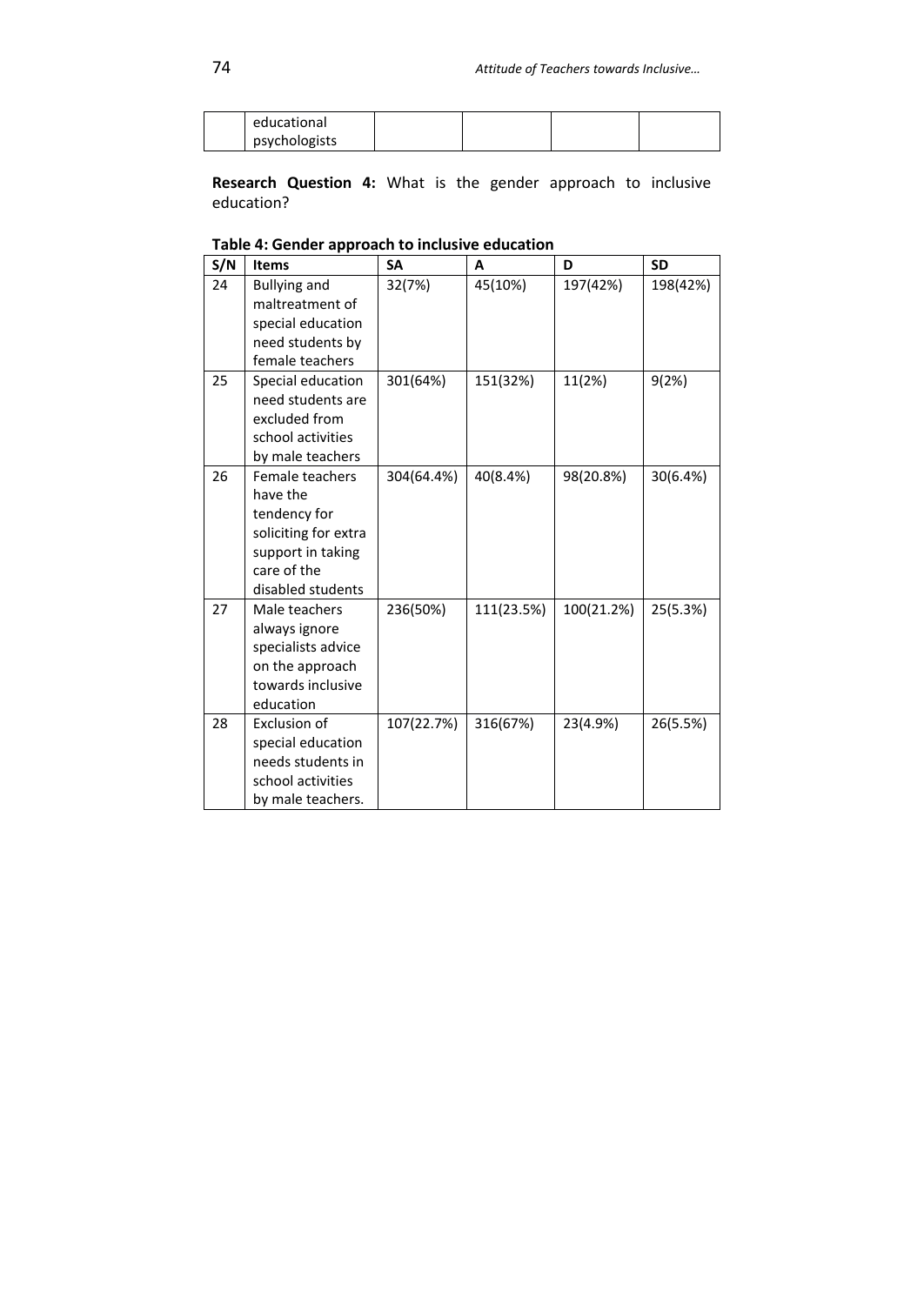**Hypothesis 1**: The attitude of teachers towards special education needs students is not significant.

**Table 5: t-test summary showing difference in mean ratings of teachers' attitude towards special education need students and non-disabled students**

|                              | N   | Mean  | <b>Std</b> | Df  | $\mathsf{T}$ | P      |
|------------------------------|-----|-------|------------|-----|--------------|--------|
| Special<br>needs<br>students | 271 | 46.29 | 6.34       | 471 | 1.66         | < 0.05 |
| Non-<br>disabled<br>student  | 201 | 31.67 | 5.01       |     |              |        |

From the table, the results showed that there was a significant difference in mean ratings of the attitude of teachers towards special education need students and non-disabled students with t.cal of 1.66 at 0.05 level of significance. A significant difference was also found in the mean and standard deviation figures. The attitude of teachers is justified here by the glaring fundamental differences in the mean scores and variations of the standard deviation scores of special education need and non-disabled students.

**Hypothesis 2:** There is no significant difference on the attitudes of teachers towards inclusive education based on age consideration.

**Table 6: t-test summary showing difference in mean ratings of teachers' attitude towards inclusive education based on age consideration**

| <b>Variables</b> | N   | Mean  | Std.  | Df  | t-cal | t-tab | P           |
|------------------|-----|-------|-------|-----|-------|-------|-------------|
|                  |     |       | dev   |     |       |       | inference   |
| $01-20$ vears    | 139 | 43.64 | 8.180 | 470 | 0.305 | 0.195 | 0.5         |
|                  |     |       |       |     |       |       | significant |
| $21-35$ years    | 333 | 41.19 | 9.415 |     |       |       |             |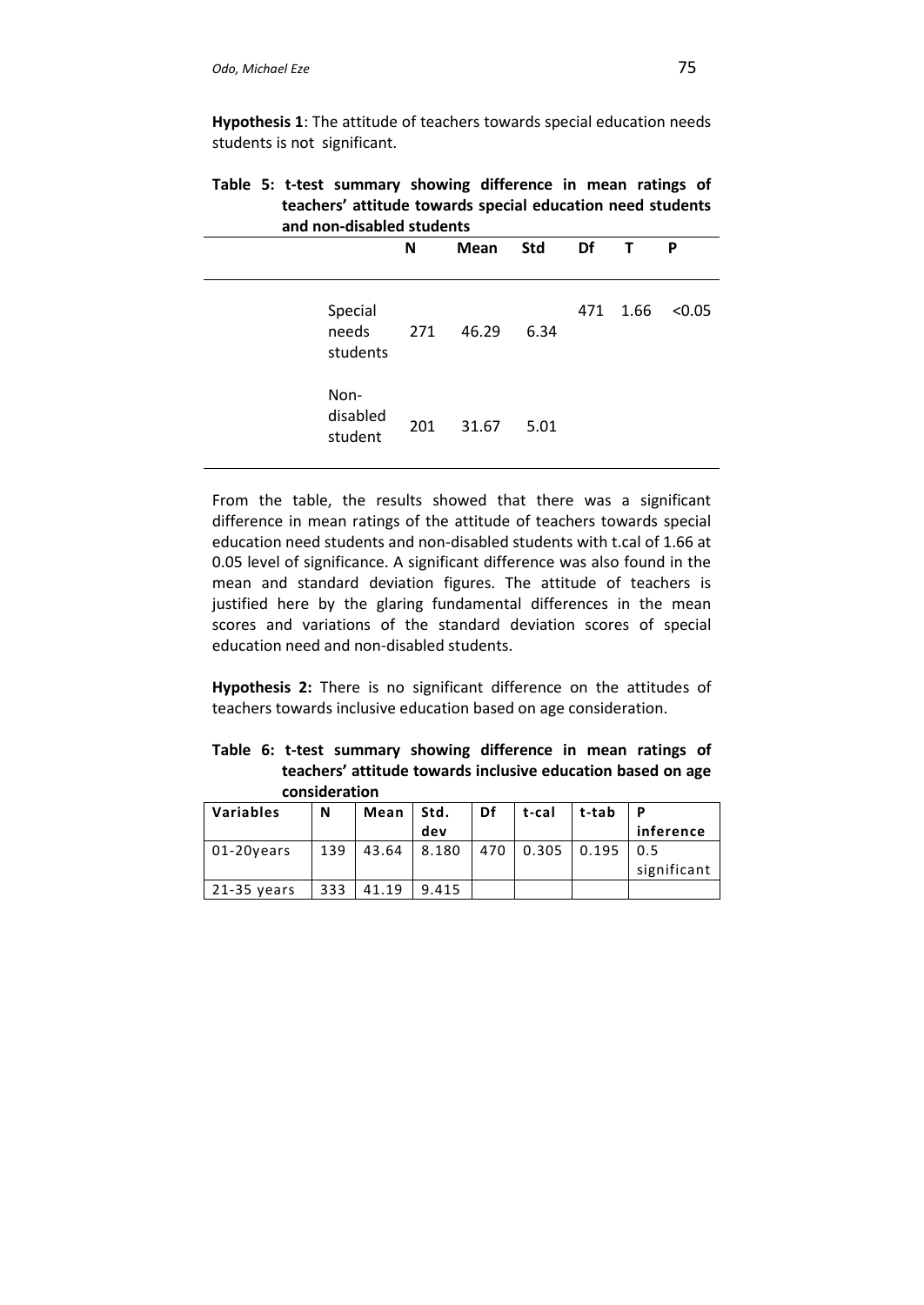Table 6 above shows that the mean scores of respondents of 01-20 years (43.6) is greater than their 21-35years (41.2). The standard deviation of those within 01-20 years (8.2) is less than those within 21-35years (9.4). In addition, the calculated value of the two groups is 0.305 which is significant to critical value of 0.19 with 470 degree of freedom at 0.05 level of significance. Consequently, the null hypothesis which states that there is no significant difference in the mean ratings of the attitude of teachers towards inclusive education based on age is hereby rejected.

**Hypothesis 3:** There is no significant difference between the attitude of male and female teachers towards inclusive education.

| teachers' attitude towards inclusive education based on gender |     |                     |  |    |  |        |  |  |
|----------------------------------------------------------------|-----|---------------------|--|----|--|--------|--|--|
|                                                                | N   | Mean Std            |  | Df |  |        |  |  |
| Male                                                           | 180 | 51.60 4.08 471 3.90 |  |    |  | < 0.05 |  |  |
| Female                                                         | 292 | 63.19 7.42          |  |    |  |        |  |  |

**Table 7: t-test summary showing difference in mean ratings of teachers' attitude towards inclusive education based on gender**

From table 7, the results showed that there was a significant difference in the mean ratings of the attitudes of male and female teachers (3.90 at 0.05 level of significance). A significant difference was also found in the mean and standard deviation figures.

### **Discussion**

The result of research question 1 shows that 83% of the respondents disagreed that teachers are systematic in their observation and in studying individual pupils/students in their care, whereas, 74% attests that teachers are nevertheless not positively disposed to disabled students. Consequent upon this, Unianu (2012) affirms that teachers' attitudes are influenced by several factors such as: the degree of children' difficulties, the nature of children' disabilities, teachers experience with children of special need education, teachers'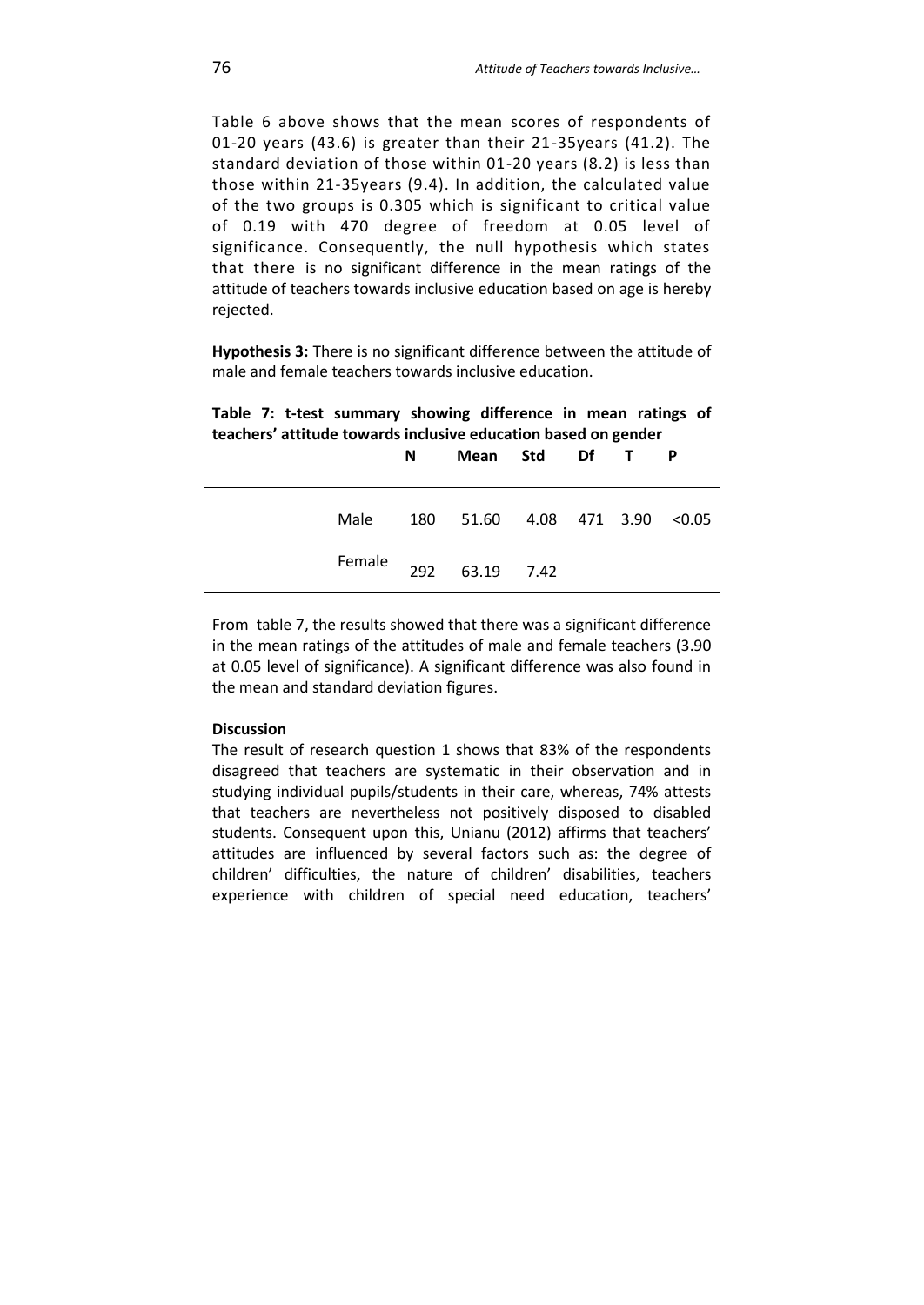preparedness for integrated classrooms and so on. Also, 89% shows that teachers are not mindful of the problems of special education needs students; they are rather driven by anxiety coupled with incessant complaints with spirit and minds to abandon the students unassisted. Again, 79% of the respondents agreed that teachers found it difficult to accommodate students' individual differences. Some of the identified attitudes of teachers towards inclusive education include: teachers' indifference towards the uncontrollable behaviour of some of the special education needs students, display of intolerance, noncommitment in handling disabled students in a conventional classroom, hostile attitudes and lack of love and support towards special education needs students. Similarly, the result of hypothesis 1 indicated that there was a significant difference in mean ratings of the attitude of teachers towards special education need students and non-disabled counterparts with t-cal. of 1.66 at 0.05 level of significance. The implication was that teachers are negatively disposed to inclusive education. This finding correlates with Al-Zyoundi (2006) who concluded that majority of teachers surveyed in Jordan had negative feelings about inclusion and felt that the decision makers were out of touch with classroom realities. The negative attitudes of teachers towards inclusive education was captured by Hay, Smit and Pualsen, (2001) when they submitted that the main reason for teachers behaviour towards disabled students stem from the fact that they are not sufficiently trained to deal with inclusive education activities.

On research question 2, the findings showed that the consequences are enormous including: increasing rate of school dropouts, illiteracy and attendant increase in unemployment, withdrawal of children by their parents from mainstream schooling and thereby aborting the vision of education for all, emergence of youth and adult delinquency with its accompanying social menace, rebirth of unproductive population, duplication of institutions with it attendant costs to both government and parents through special schools to cater for the disabled only, alienating children from interacting with their abled counterparts and denying them the privilege of learning and growing together with their peers in accordance with equal educational opportunity policy of government and creation of artificial division amongst students which fall short of inclusiveness.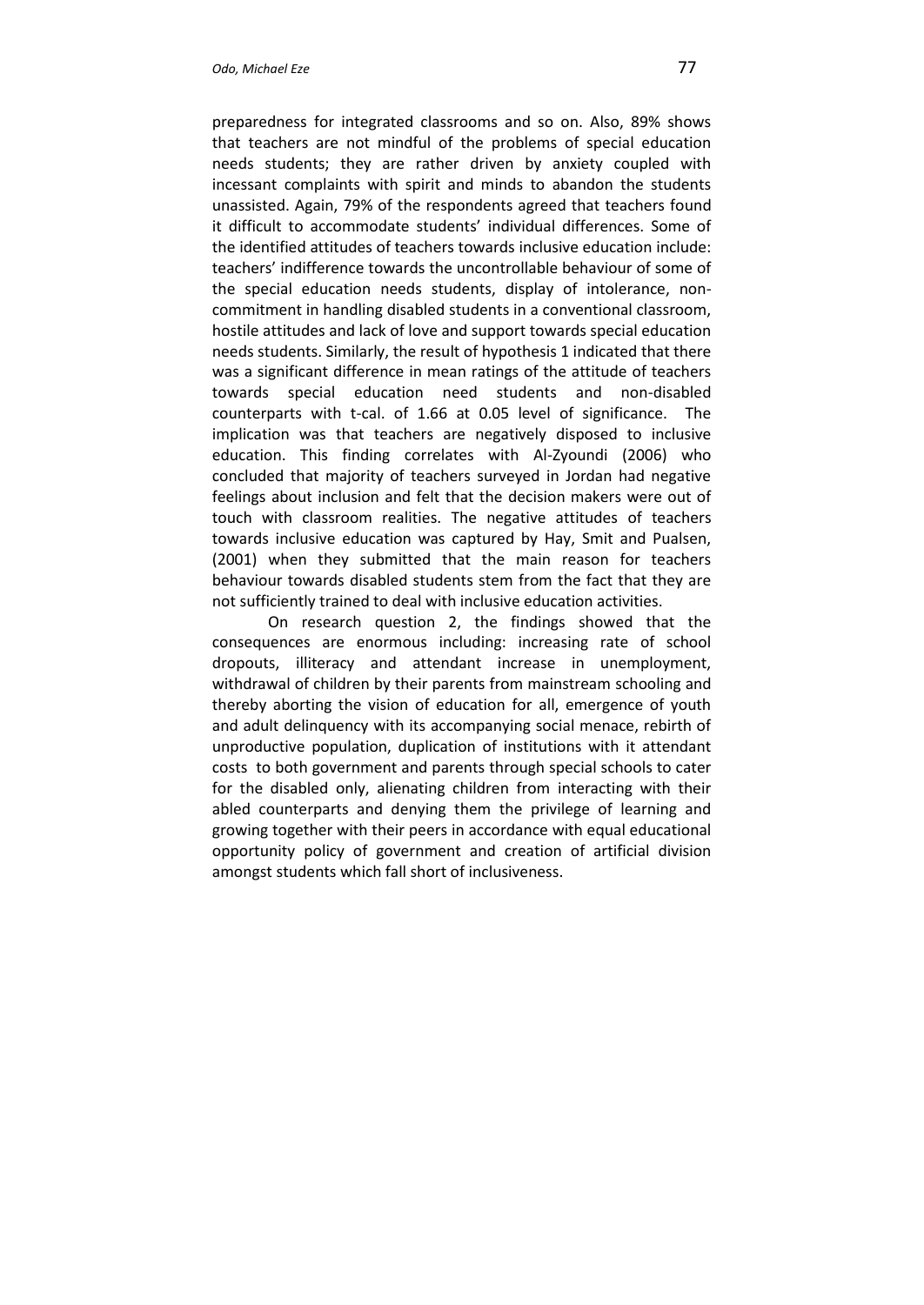The result of research question 3 also revealed that age increases experience and places those teachers on better pedestal to accommodate the activities of the special education need students. 83.4% attests to this whereas, 81.3% was in agreement that experience acquired over the years gives an edge to determine techniques and methodology that are appropriate in handling persons with disabilities. This indicates that more experienced teachers show love, accommodation, attention and support to these class of students. By this, the null hypothesis which states that there is no significant difference in the mean ratings of the attitude of teachers based on age is hereby rejected. It was found that younger teachers are in the habit of prioritizing the affairs of the healthy students over and above the disabled ones. This result is in line with the findings of Nangio (2014) whose work affirmed that teachers experience is a factor towards inclusive education. Similarly, the result conforms to Kalyva, Gojkovic and Tsakiris (2007) and Avramidis, Bayliss and Burden, (2000) who found that teachers of standing age and relevant experience have more positive attitudes towards inclusive education. However, the finding of this study is in contrast with Timo (2018) who revealed that younger teachers were somewhat more positive towards inclusion than the older ones.

With respect to research question 4, the responses indicated that female teachers are more friendly, supportive and accommodating than their male counterparts who tend to bully and exclude special education need students from school activities. The hypothesis which stated that there is no significant difference on the attitudes of male and female teachers in Ohaukwu Local Government Area towards inclusive education was rejected. This indicated that there was a significant difference on the mean ratings of attitude of male and female teachers (3.90 at 0.05 level of significance). This result agreed with Timo (2018) who measured gender differences using t-test and concluded that female teachers are slightly more positive towards inclusion than male teachers. According to his findings, 26.4% men are most critical of inclusive education, while 18.1% of women belonged to this group. Elliott (2008) noted that two out of the three studies carried out on teachers' attitude towards inclusive education, showed that female teachers are more positive towards inclusion as compared to their male colleagues. Also, Chireshe (2011) noted that female teacher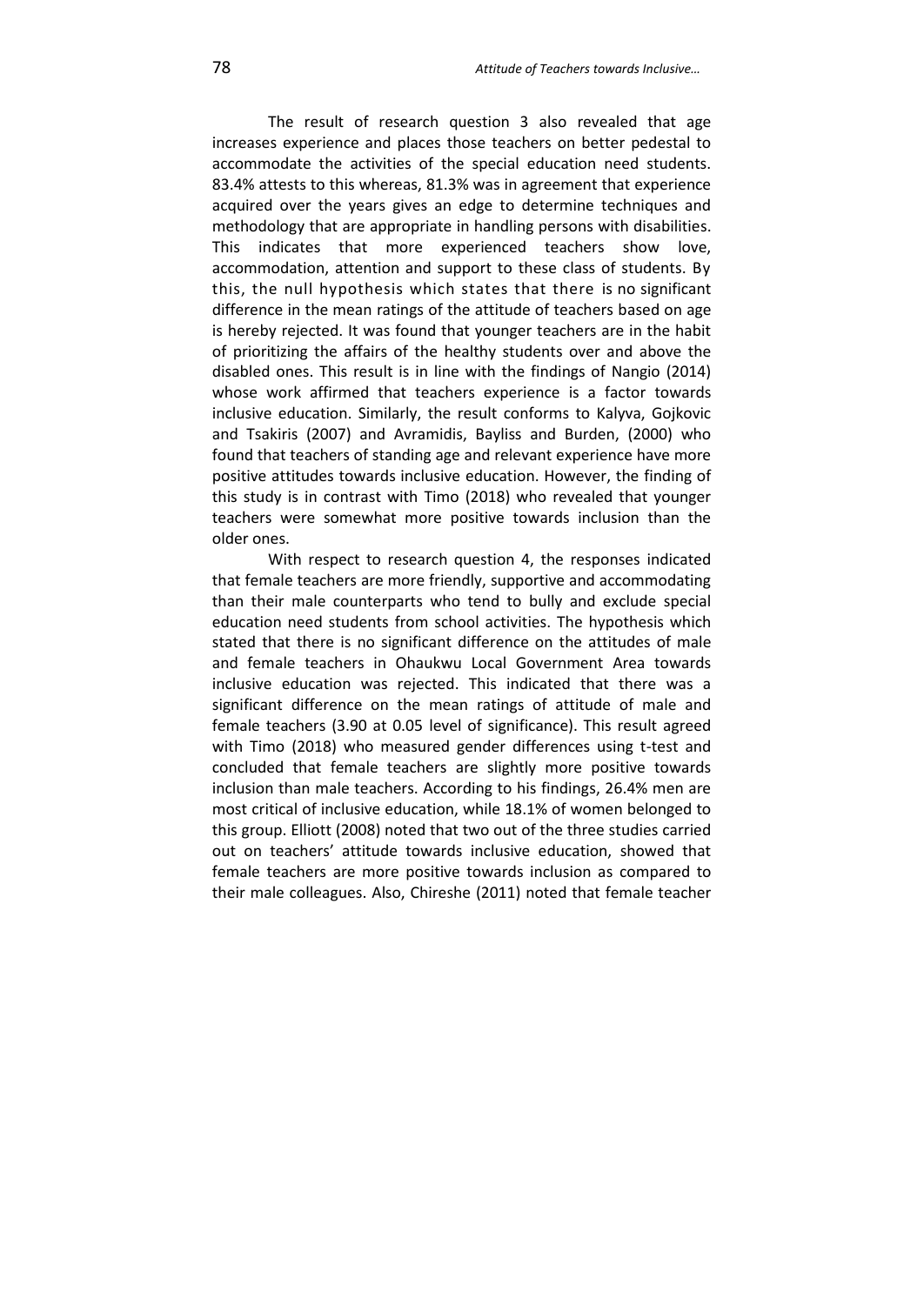trainees had been reported to have more tolerance in their pursuit of implementing inclusive education.

### **Conclusion**

Education for all is a global agenda. Inclusive education is one of the programmes aimed at educating all citizens in mainstream schooling, irrespective of disabilities. However, inclusive education practices and principles are seldom marred by teachers' attitudes to special education needs students. The special education needs students are part of the larger society that need and deserve education as their fundamental human right. Because of their peculiarities, adequate attention should be given to any mode of learning that would integrate them with their peers in the mainstream schooling. Anything less than this, would amounts to denial of educational opportunities and abortion of the vision of education for all in line with the education policy and global agenda spear-headed by United Nations.

### **Recommendations**

Government should ensure that her educational policies are implemented fully. In this regard, physically challenged children should be integrated into the mainstream schooling. This would afford the special education needs students, the sense of accommodation and love. Since teaching of special education need students demands sacrifice, patients and commitment, only teachers with passion should be recruited and trained for inclusive education programme. Government on its own should ensure that necessary equipment and gadgets should be provided in all the schools to aid admission of special education needs students into the mainstream classrooms. It is on this premise that inclusive education will be achieved and ultimately, a road map towards attainment of education for all in Nigeria.

### **References**

- Al-Zyondi, M. (2006). Teachers attitudes towards inclusive education in Jordanian schools. *International Journal of Special Education, 21(2).55-62*
- Avramidis, E, Bayliss, P. & Burden, R. (2000). A survey of mainstream teachers' attitudes towards inclusion of children with special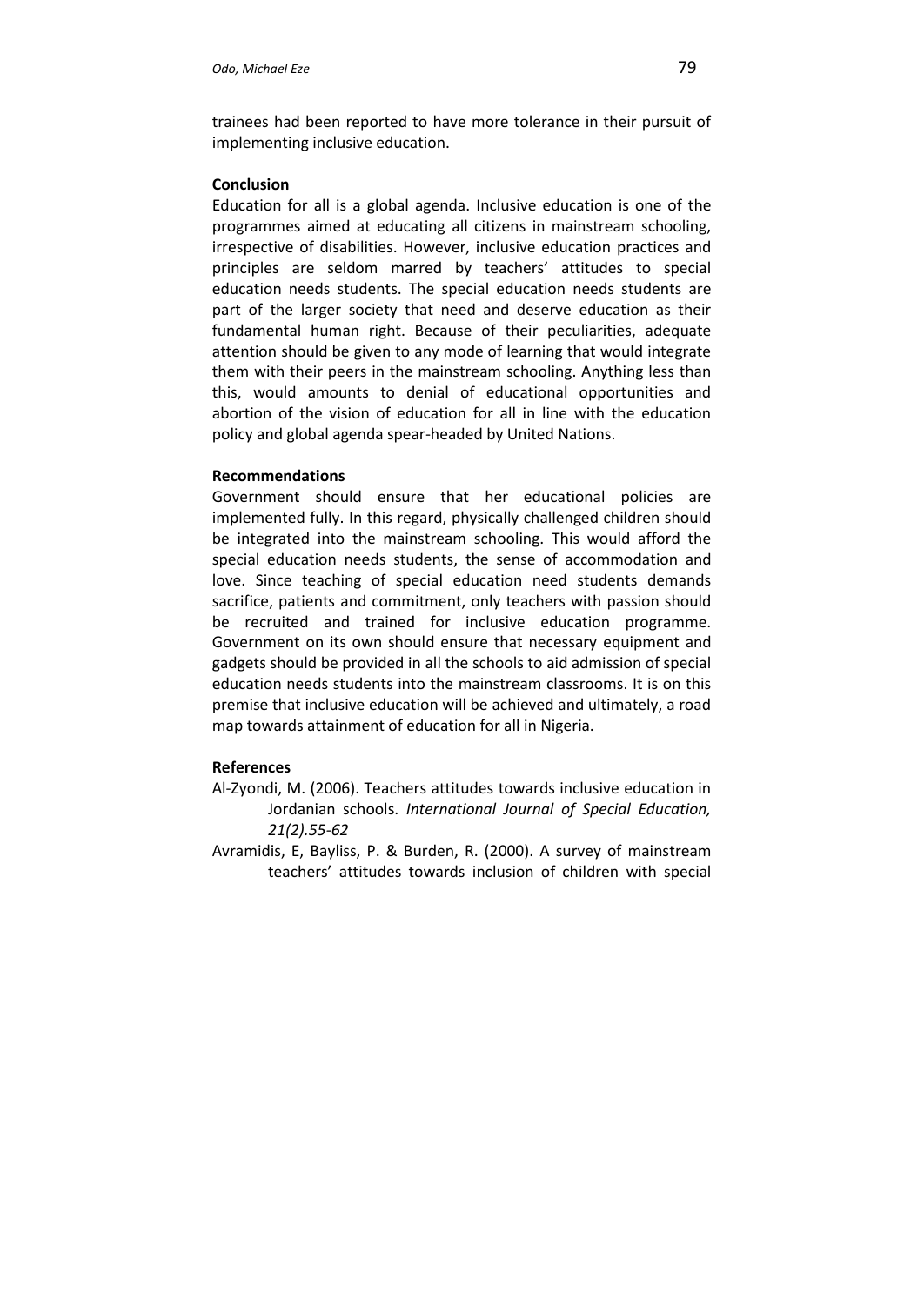educational needs in the ordinary school in one local education authority. *Educational Psychology, 20(19), 1-211*

Avramidis, E. & Norwich, B. (2000). Teachers' attitudes towards integration/inclusion: A

review of the literature. *European Journal of Special Needs Education, 17(2), 29-147.* Retrieved on 29th February, 2020 from https://www.researchgate.net.

- Chireshe, R. (2011). 'Special needs education in-service teacher trainees' views on inclusive education in Zimbabwe. *Journal of Social Sciences, 27(3)*, 157-164.
- Cook, B. G. (2001). A comparison of teachers' attitudes toward their included students with mild and severe disabilities. *Journal of Special Education,* 34(4), 203-213.
- de Boer, A, Piji, S. J. & Minnaert, A. (2011). Regular classroom school teachers' attitudes towards inclusive education: A review of the literature. *International Journal of Inclusive* Education, 15(3), 331-353.
- Elliott, S. (2008). 'The effect of teachers' attitude toward inclusion on the practice and success levels of children with and without disabilities in physical education. *International Journal of Special Education, 23(3)*, 48-55. European Agency for Development in Special Needs Education, (2012). *Key principles for special needs education. Recommendations for Policy makers*. Denmark: Retrieved from www.european-agency.org
- Federal Republic of Nigeria (1999). *Constitution of Federal Republic of Nigeria. Chapter II, section 18(1). Lagos: Federal Government Press, p.13*
- Federal Republic of Nigeria, (2014). National Policy on Education. Lagos: Nigeria Education Research and Development Council (NERDC) Press.
- Hay, J. F., Smit, J. & Paulsen, M. (2001). Teachers' preparedness for inclusive education. *South African Journal of Education, 21*, 213-218.
- Humphrey, N. & Symes, W. (2013). Inclusive education for pupils with autistic spectrum disorders in secondary mainstream schools: teacher attitudes, experience, and knowledge. *International Journal of Inclusive Education, 17(1)*, 32-46.